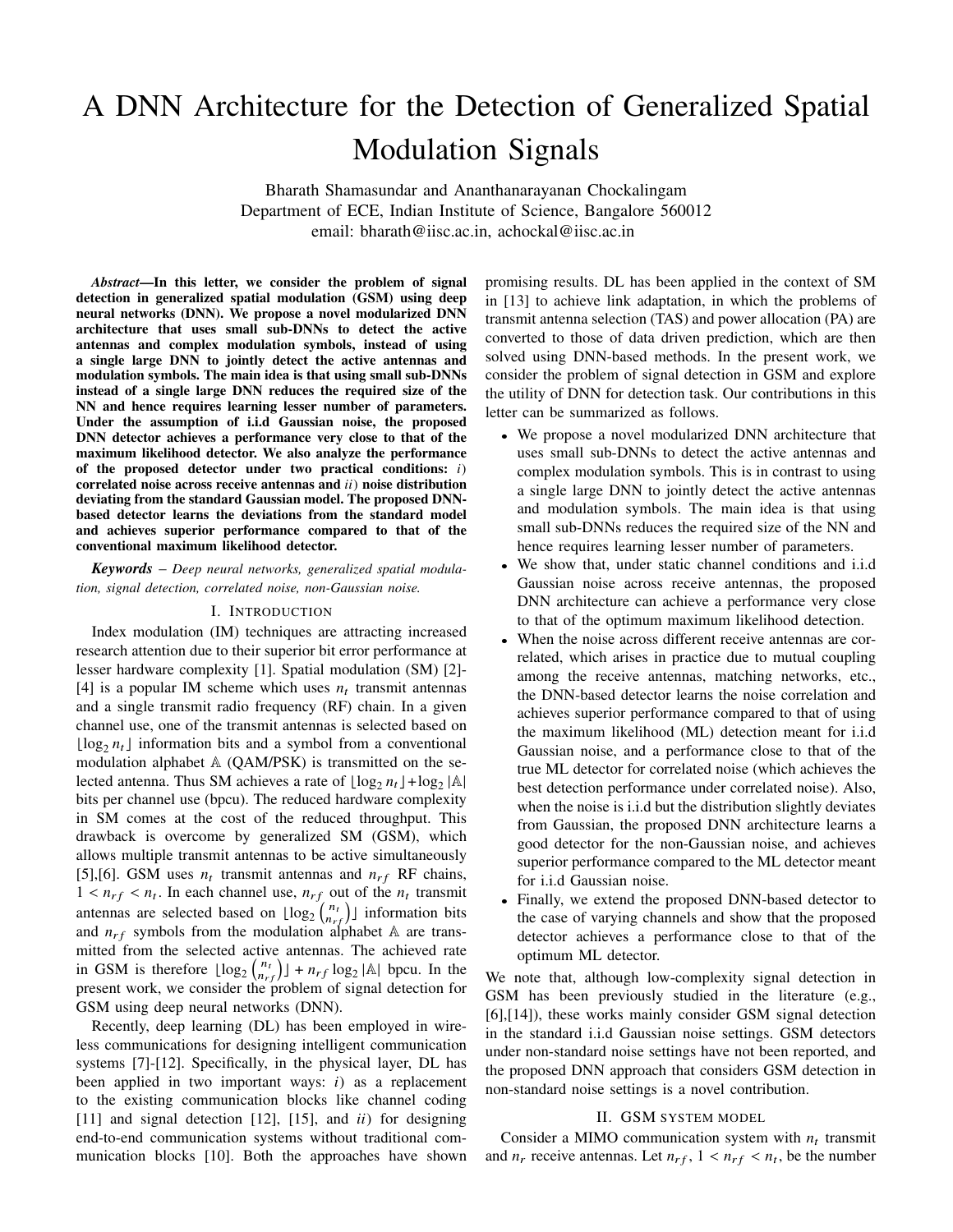

Fig. 1: Proposed DNN architecture for GSM signal detection.

of transmit RF chains at the transmitter. In GSM, in a channel use,  $n_{rf}$  out of the  $n_t$  transmit antennas are selected based on  $\lfloor \log_2 \binom{n_t}{n_{rf}} \rfloor$  information bits. The selected  $n_{rf}$  antennas are called active antennas, on which  $n_{rf}$  symbols from a modulation alphabet A (say, QAM) are transmitted based on  $n_{rf} \log_2 |\mathbb{A}|$  information bits. Let  $\mathbb{A}_0 = \mathbb{A} \cup 0$ . The GSM signal set is a set of  $n_t$ -length vectors given by<br>  $\mathbb{S} = {\mathbf{x}} | {\mathbf{x}} \in \mathbb{A}_0, ||{\mathbf{x}}||_0 = n_{rf}$ , **t**<sup>x</sup>

$$
\mathbf{S} = \{ \mathbf{x} | \mathbf{x} \in \mathbb{A}_0, ||\mathbf{x}||_0 = n_{rf}, \mathbf{t}^{\mathbf{x}} \in \mathbb{T}_A \},\tag{1}
$$

where  $t^x$  is the antenna activation pattern (AAP) for the GSM signal vector **x** which is an  $n_t$ -length binary vector with  $\mathbf{t}_i^{\mathbf{x}} = 1$ if  $x_i \in A$  and '0' otherwise, and  $T_A$  is the set of all valid AAPs. Denoting **H** to be the  $n_r \times n_t$  MIMO channel matrix, the  $n_r \times 1$  received signal vector **y** is given by

$$
y = Hx + n,\t(2)
$$

where  $\mathbf{x} \in \mathbb{S}$  and **n** is an  $n_r \times 1$  noise vector. Assuming perfect channel knowledge at the receiver, the maximum likelihood (ML) detection rule for GSM signal detection is given by

$$
\hat{\mathbf{x}} = \underset{\mathbf{x} \in \mathbb{S}}{\operatorname{argmin}} \|\mathbf{y} - \mathbf{H}\mathbf{x}\|^2. \tag{3}
$$

The ML detection rule in (3) is optimal only when the noise samples across the receive antennas are i.i.d and follow Gaussian distribution. Any deviation in noise from this standard model will result in suboptimal performance when (3) is used. This key observation motivates the use of DL techniques when there is deviation from the standard model. Accordingly, in the following sections, we propose a DNN architecture for GSM signal detection and assess its performance.

## III. DNN-BASED GSM DETECTOR

GSM signal detection involves  $i$ ) detecting the set of  $n_{rf}$ active antennas and  $ii)$  detecting  $n_{rf}$  modulation symbols  $s_1, s_2, \dots, s_{n_{rf}} \in A$  transmitted from the active antennas. To do this, we propose the DNN architecture shown in Fig. 1, which comprises of  $n_{rf} + 1$  smaller sub-DNNs. One sub-DNN is used to detect the indices of the  $n_{rf}$  active antennas (which is shown as AAP-DNN) and  $n_{rf}$  sub-DNNs are used for detecting  $n_{rf}$  modulation symbols transmitted from the active antennas (which are shown as Sym-1 DNN,  $\cdots$ , Sym $n_{rf}$  DNN). All the sub-DNNs have  $2n_r$  input neurons through which the real and imaginary parts of the received signal vector are fed as inputs.

*AAP-DNN:* The AAP-DNN has a set of hidden layers and an output layer with  $n_t$  neurons. Each neuron in the output layer corresponds to one transmit antenna and gives the probability of that antenna being active. We use sigmoid activation in the output layer so that the probabilities are independent across the output neurons and need not sum to one. The  $n_{rf}$  max. indices selector' takes the  $n_t$  probability values from the output neurons as input and declares the  $n_{rf}$  antennas corresponding to the  $n_{rf}$  highest probability values to be active.

*Symbol-DNN:* Each of the Sym-*i*,  $i = 1, \dots, n_{rf}$  DNNs has a set of hidden layers and  $M = |A|$  output neurons. Each output neuron of the Sym-*i* DNN corresponds to one symbol of A and gives the probability of that symbol being sent from the *i*th active antenna. Softmax activation is used for the output neurons of the symbol-DNNs. Hence, the probabilities in a given symbol-DNN are dependent across the output neurons and sum to one. Only one of the *M* neurons in each symbol-DNN will result in a high probability value, which will be declared as the transmitted symbol by the 'max. index selector' followed by the 'index to symbol mapper' blocks.

A key advantage of the proposed DNN-based detector is that it has a modular architecture where the GSM signals are detected using small sub-DNNs instead of one large DNN. For example, consider a GSM system with  $n_t = 10$ ,  $n_{rf} = 4$ , and 4-QAM. The signal set for this GSM system consists of  $2^{\lfloor \log_2 \binom{10}{4} \rfloor + 4 \log_2 4} = 2^{15} = 32768$  signal vectors. It is known from the DL literature that using one-hot encoding for classification leads to excellent performance. For the considered GSM system, using a single DNN to achieve signal detection with onehot encoding requires using 32768 output neurons. Further, the required number of hidden layers and the number of neurons in each hidden layer scale in proportion to the number of neurons in the output layer. A higher number of layers and a large number of neurons in each layer requires learning a large number of parameters during the training phase. The testing (signal detection) phase also gets complicated proportionately. On the other hand, the proposed modular architecture for the considered GSM system uses five small sub-DNNs, *viz*., one AAP-DNN and four Symbol-DNNs. The AAP-DNN requires  $n_t = 10$  output neurons and the Symbol-DNNs require  $|A| = 4$ output neurons. Therefore, compared to using a single large DNN, using small sub-DNNs requires a lower number of output neurons for each sub-DNN which, in turn, reduces the required number of hidden layers and the number of neurons in each hidden layer. Therefore, the training phase requires learning a lesser number of parameters and the testing phase is also simplified compared to using one large DNN.

*Training and Testing:* We consider a static/slowly varying channel with a long coherence-time so that the detector can be trained initially with  $m<sub>T</sub>$  labeled training examples and then subsequently be used for signal detection. In the training phase, the transmitter sends  $m<sub>T</sub>$  pseudo-random GSM signal vectors known at both the transmitter and the receiver so that they can be used as labels for training the DNN. The received signal vectors generated according to the system model in (2) are used as inputs to train the AAP-DNN and symbol-DNNs. The number of training examples  $m<sub>T</sub>$  is selected based on experimentation where an initial  $m<sub>T</sub>$  of 1000 is used and is then increased gradually in steps of 1000 till a good classification (signal detection) performance is achieved. After the training phase, GSM signal vectors selected by the random information bits are transmitted in the testing phase and are detected using the trained DNN. We note that, during the training phase, the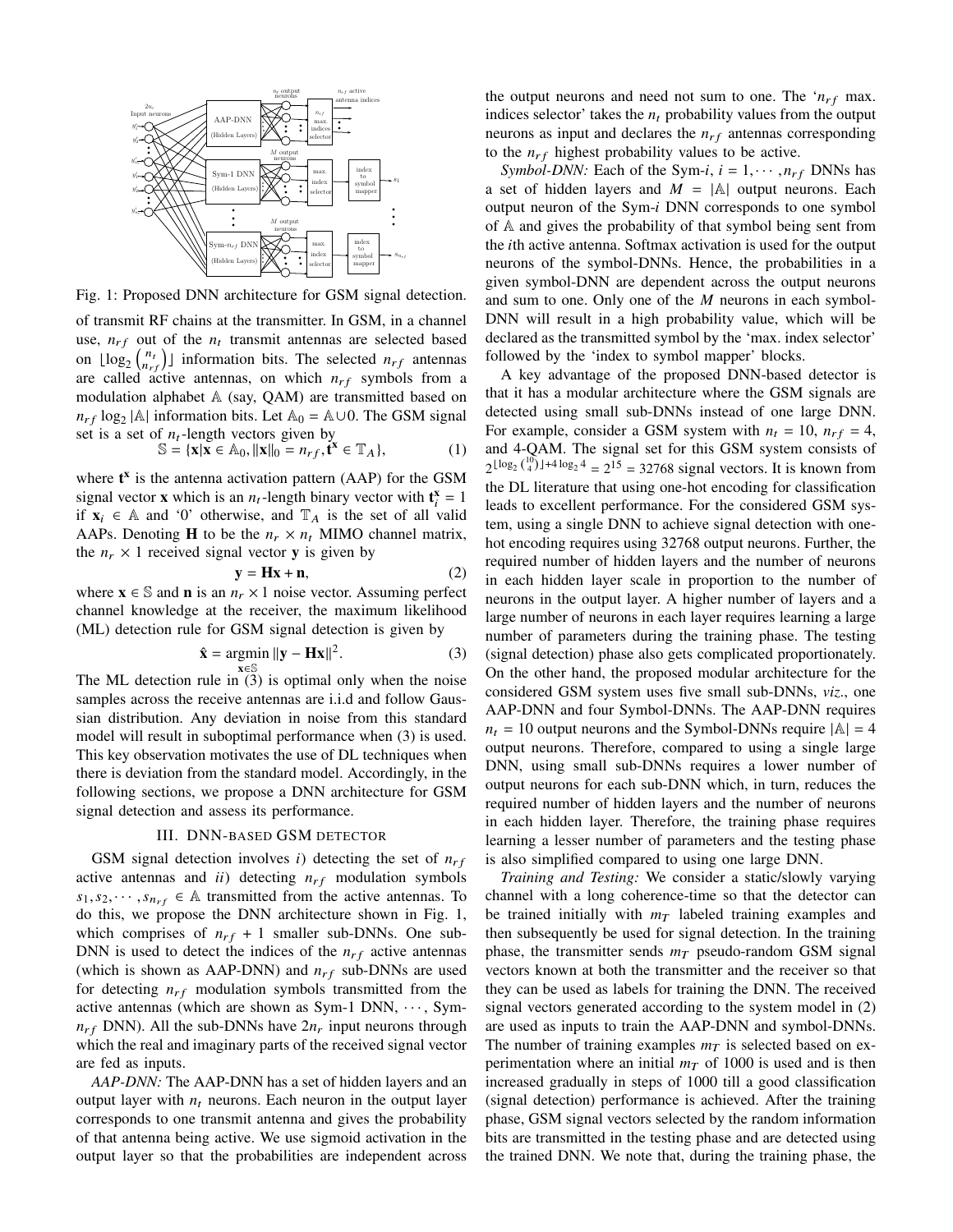| Parameters               | <b>APP-DNN</b>       | Symbol-DNN           |
|--------------------------|----------------------|----------------------|
| No. of input neurons     | $2n_r = 8$           | $2n_r = 8$           |
| No. of output neurons    | $n_t = 4$            | $ A  = 2$            |
| No. of hidden layers     | 3                    | ٩                    |
| Hidden layer activation  | <b>ReLU</b>          | ReLU                 |
| Output layer activation  | Sigmoid              | Softmax              |
| Optimizer                | Adam                 | Adam                 |
| Loss function            | Binary cross entropy | Binary cross entropy |
| No. of training examples | 10,000               | 10,000               |
| <b>Training SNR</b>      | 10dB                 | 10dB                 |
| No. of epochs            | 20                   | 20                   |

TABLE I: DNN parameters of proposed detector in Fig. 2.

DNN learns the mapping from the received signal vectors to the transmitted GSM vectors, which is nothing but learning an equalizer for the channel corresponding to that coherence interval. Since the channel is static/slowly varying, the trained DNN can be used for several channel uses for signal detection until the channel is changed. Therefore, channel need not be explicitly made known at the receiver in the training process. TensorFlow and Keras framework are used for training and testing the proposed DNN architecture.

## IV. RESULTS AND DISCUSSIONS *A. BER with i.i.d Gaussian noise*

Figure 2 shows the BER performance of GSM using the proposed DNN-based detector, ML detector, MMSE detector, and a single-DNN-based detector (which uses a single large DNN to jointly detect active antenna indices and modulation symbols). The proposed DNN architecture has three sub-DNNs for this system setting, one sub-DNN for detecting the two active antennas and the other two sub-DNNs for detecting the two BPSK symbols transmitted by the active antennas. The DNN parameters used for the system configuration in Fig. 2 are presented in Table I. The following architectures are used: *APP-DNN*:  $i/p \rightarrow 16 \rightarrow \text{ReLU} \rightarrow 16 \rightarrow \text{ReLU} \rightarrow 8 \rightarrow$ ReLU  $\rightarrow$  4  $\rightarrow$  sigmoid. *Symbol-DNN*: i/p  $\rightarrow$  16  $\rightarrow$  ReLU  $\rightarrow$  16  $\rightarrow$  $ReLU \rightarrow 8 \rightarrow ReLU \rightarrow 2 \rightarrow softmax$ . In the above architectures, numbers denote the number of neurons in a given layer, which is followed by the activation function used in that layer. The single-DNN-based detector architecture used is: *Single-DNN:* i/p → 32 → ReLu → 32 → ReLu → 64 → ReLu → 64 → ReLu  $\rightarrow$  32  $\rightarrow$  ReLu  $\rightarrow$  16  $\rightarrow$  Softmax. The channel is considered to be static with the channel gains taking values from an instance of Rayleigh flat fading channel. From Fig. 2, it is seen that the performance of the considered GSM system with the proposed detector is very close to that with the ML detector and is much superior to that with MMSE detector. The single-DNN-based detector performs slightly better than the proposed detector but this comes at the cost of significantly high complexity, e.g., the number of parameters to be learnt in the considered single-DNN-based detector and the proposed detector are 8128 and 1600, respectively. Further, the performance of single-DNNbased detector gets worse and inferior if fewer layers (and hence fewer parameters are to be learnt) are used.

We next consider large-scale GSM systems which use higher number of transmit and receive antennas. Figures 3a and 3b show the BER performance of two large-scale GSM systems using the proposed DNN-based detection. Combinadic encoding proposed in [16] is used in both the systems for low-complexity encoding of information bits to GSM vectors.



Fig. 2: BER performance of GSM with the proposed modularized DNN-based detector and single-DNN-based detector.



Fig. 3: BER performance of large-scale GSM systems with the proposed DNN-based detection. Performance with MMSE detector is also shown for comparison.

The BER performance using MMSE detector is also shown for comparison. The DNN parameters used for detection are shown in Table II. The following architectures are used:

*1. GSM system in Fig. 3a*

 $APP\text{-}DNN: i/p \rightarrow 128 \rightarrow ReLU \rightarrow 64 \rightarrow ReLU \rightarrow 32 \rightarrow ReLU \rightarrow$  $16 \rightarrow \text{ReLU} \rightarrow 8 \rightarrow$  sigmoid.

*Symbol-DNN:*  $i/p \rightarrow 32 \rightarrow ReLU \rightarrow 16 \rightarrow ReLU \rightarrow 8 \rightarrow ReLU \rightarrow$  $4 \rightarrow$  ReLU  $\rightarrow$  2  $\rightarrow$  softmax.

*2. GSM system in Fig. 3b*

 $APP\text{-}DNN: i/p \rightarrow 320 \rightarrow ReLU \rightarrow 160 \rightarrow ReLU \rightarrow 80 \rightarrow ReLU \rightarrow$  $40 \rightarrow \text{ReLU} \rightarrow 20 \rightarrow \text{ReLU} \rightarrow 16 \rightarrow$  sigmoid.

 $Symbol\text{-}DNN: i/p \rightarrow 128 \rightarrow ReLU \rightarrow 64 \rightarrow ReLU \rightarrow 32 \rightarrow$  $ReLU \rightarrow 16 \rightarrow ReLU \rightarrow 8 \rightarrow ReLU \rightarrow 2 \rightarrow softmax.$ 

It can be seen from Fig. 3 that the proposed DNN-based detector achieves superior BER performance compared to the MMSE detector for both the GSM system settings.

We compare the complexity (in number of real operations) of the detectors considered in Figs. 3a and 3b in Table III. It can be seen that the proposed detector is computationally efficient compared to the exhaustive search based ML detection for both the systems. MMSE detector is less complex compared to the proposed detector at the cost of degraded BER performance (Fig. 3). On a machine with Intel i5 (5th gen.) processor, the training took less than 30 sec for the system considered in Fig. 2, and about 2-3 min for the systems in Fig. 3.

#### *B. BER with correlated noise*

Most studies on multiple antenna systems assume the noise across the receive antennas to be i.i.d Gaussian. However, this holds true only for wide antenna spacing which results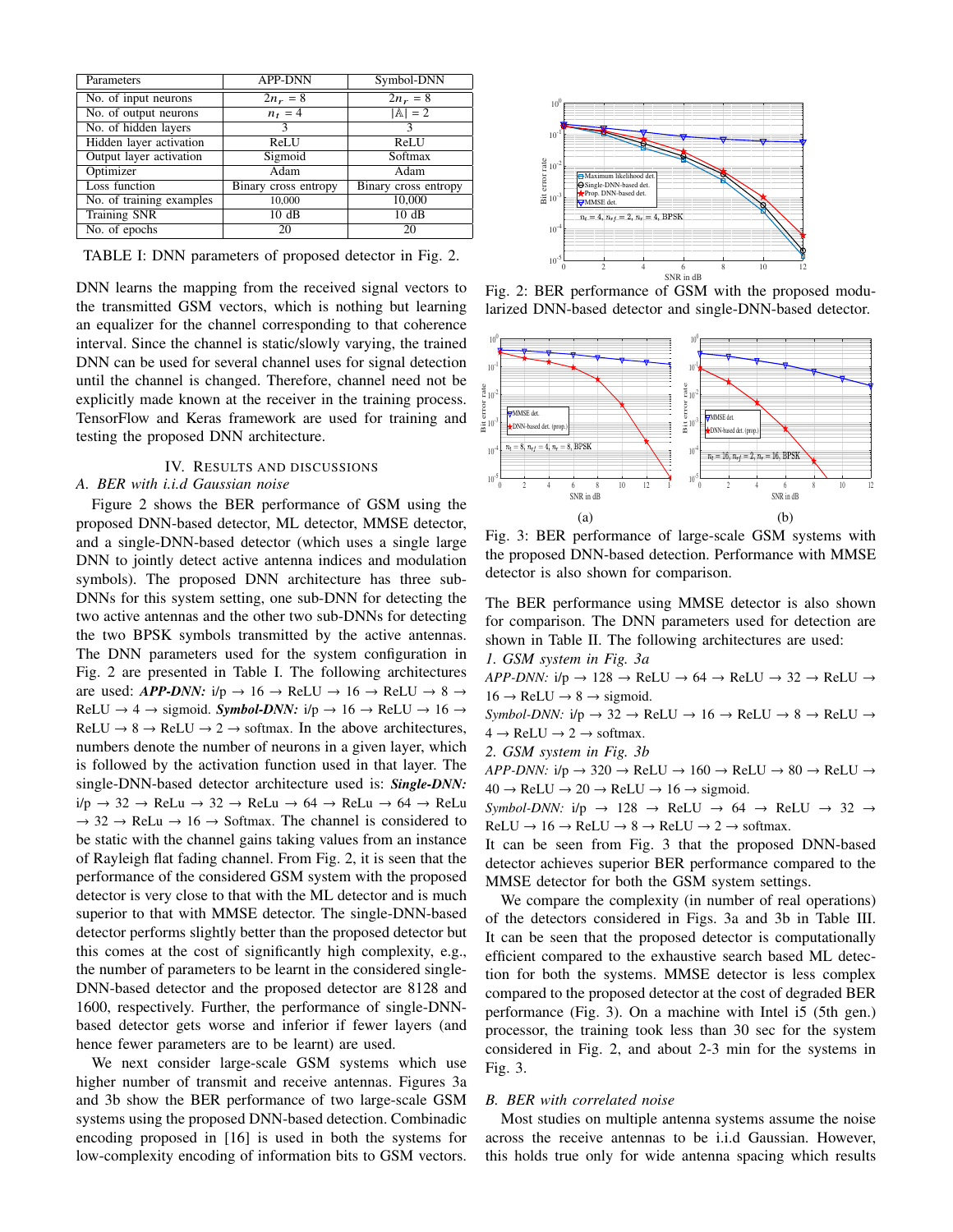| Parameters               | <b>AAP-DNN</b>       | Symbol-DNN           |
|--------------------------|----------------------|----------------------|
| No. of input neurons     | Fig. 3a: $2n_r = 16$ | Fig. 3a: $2n_r = 16$ |
|                          | Fig. 3b: $2n_r = 32$ | Fig. 3b: $2n_r = 32$ |
| No. of output neurons    | Fig. 3a: $n_t = 8$   | $ A  = 2$            |
|                          | Fig. 3b: $n_t = 16$  |                      |
| No. of hidden layers     | Fig. 3a: 4           | Fig. 3a: 4           |
|                          | Fig. 3b: 6           | Fig. 3b: 6           |
| Hidden layer activation  | <b>ReLU</b>          | <b>ReLU</b>          |
| Output layer activation  | Sigmoid              | Softmax              |
| Optimizer                | Adam                 | Adam                 |
| Loss function            | Binary cross entropy | Binary cross entropy |
| No. of training examples | 50,000               | 50,000               |
| <b>Training SNR</b>      | Fig. 3a: 10 dB       | Fig. 3a: 10 dB       |
|                          | Fig. $3b: 5dB$       | Fig. 3b: 5 dB        |
| No. of epochs            | Fig. 3a: 50          | Fig. 3a: 50          |
|                          | Fig. 3b: 10          | Fig. 3b: 10          |

TABLE II: DNN parameters of the proposed detector for the GSM systems in Figs. 3a and 3b.

| Detector                    | Complexity for    | Complexity for    |
|-----------------------------|-------------------|-------------------|
|                             | system in Fig. 3a | system in Fig. 3b |
| ML det. (exhaustive search) | 327680            | 294912            |
| MMSE det.                   | 3679              | 25662             |
| DNN-based det. (prop.)      | 34832             | 215876            |

TABLE III: Complexity (in number of real operations) of algorithms considered in Fig. 3.

in uncoupled antennas. In communication devices (e.g., user equipment), there is generally not sufficient space to maintain wide-antenna spacing to achieve independent noise. Here, we consider the performance of GSM when the noise is correlated across different receive antennas [18],[19]. A noise correlation matrix characterizing this correlation in multi-antenna systems is derived in [18] by using Nyquist's thermal noise theorem. This model depends on the receiver hardware parameters, and hence is not a general model for different hardware implementations. DNNs are relevant in this context as they can learn to map the received signal to the transmitted signal by learning the underlying model including the noise correlation specific to the receiver hardware. Accordingly, we employ the DNN-based detector proposed in Sec. II for GSM signal detection in the presence of correlated noise. For the purpose of illustration, we consider a correlation model where the noise correlation matrix  $N_c$  is of the form

$$
\mathbf{N}_c = \begin{bmatrix} 1 & \rho_n & \rho_n^2 & \dots & \rho_n^{n_r - 1} \\ \rho_n & 1 & \rho_n & \dots & \rho_n^{n_r - 2} \\ \vdots & \vdots & \ddots & \vdots \\ \rho_n^{n_r - 1} & \rho_n^{n_r - 2} & \dots & 1 \end{bmatrix},
$$
 (4)

where  $\rho_n$  ( $0 \le \rho_n \le 1$ ) is the correlation coefficient. With this, the correlated noise across the receive antennas is  $n_c = N_c n$ , where **n** is i.i.d Gaussian with its entries from  $CN(0, \sigma^2)$ .

Figure 4 shows the BER performance of GSM in the presence of correlated noise, with  $\rho_n = 0.4$ , when the proposed DNN-based detector is used. The GSM system and DNN architecture parameters considered are the same as those considered in Fig. 2. The performance with the conventional ML detection in (3) with correlated noise is also shown. Note that (3) is optimum only when noise is i.i.d Gaussian. Therefore, we have also shown the performance with modified ML detection, in which the noise correlation matrix  $\Sigma$  is estimated using the procedure in [17] and the following modified (optimal) ML detection rule is used:



Fig. 4: BER performance of GSM with the proposed DNNbased detector in the presence of correlated noise.

$$
\hat{\mathbf{x}} = \underset{\mathbf{x} \in \mathbb{S}}{\operatorname{argmin}} (\mathbf{y} - \mathbf{H}\mathbf{x})^H \Sigma^{-1} (\mathbf{y} - \mathbf{H}\mathbf{x}).
$$
 (5)

The BER performance of ML detection in (3) with i.i.d Gaussian noise is also shown in the figure for comparison.

The following observations can be made from Fig. 4. First, it can be seen that the performance of GSM using the conventional ML detector in the presence of correlated noise degrades compared to the case with i.i.d Gaussian. This is expected because the ML detector in (3) is optimal when the noise across the receive antennas is i.i.d Gaussian, and using this detector in correlated noise leads to suboptimal detection. Whereas, the performance with the proposed DNNbased detector is better than that with the conventional ML detector and is very close to the performance with the modified (optimal) ML detector in (5). Further, the performance of the proposed detector (and the modified ML detector) with correlated noise is better than that of ML detection with i.i.d Gaussian noise. These observations can be explained as follows. Among all the noise sequences of equal average energy, i.i.d Gaussian noise (uncorrelated noise) is the worstcase noise as it has the maximum entropy [20],[21]. The correlation introduces a structure in the noise, which allows the DNN to learn the model effectively and thus achieve superior performance compared to the case of uncorrelated noise. Although the ML detector can be modified to achieve optimal performance as in (5), it is limited to the small-scale GSM systems because of its high complexity. Whereas the proposed DNN-based detector can be employed in correlated noise without any modifications in the architecture.

## *C. BER with non-Gaussian noise*

We next consider the case when the noise samples across receive antennas are i.i.d, but deviate from Gaussian distribution. Specifically, we consider the case when the noise samples have *t*-distribution, parameterized by parameter ν. The *t*-distribution deviates more from the Gaussian pdf for smaller values of ν.

Figure 5 shows the BER performance of GSM using the proposed DNN-based detector when the noise samples are i.i.d across the receive antennas and follow *t*-distribution with  $v = 10$  and  $v = 5$ . The considered GSM system and the DNN architecture are the same as those considered in Fig. 2. The performance with ML detection in (3) under i.i.d *t*distributed noise as well as i.i.d Gaussian noise are also shown for comparison. From Fig. 5, it can be seen that the performance of ML detector with i.i.d *t*-distributed noise is inferior compared to that with i.i.d Gaussian noise. It can also be seen